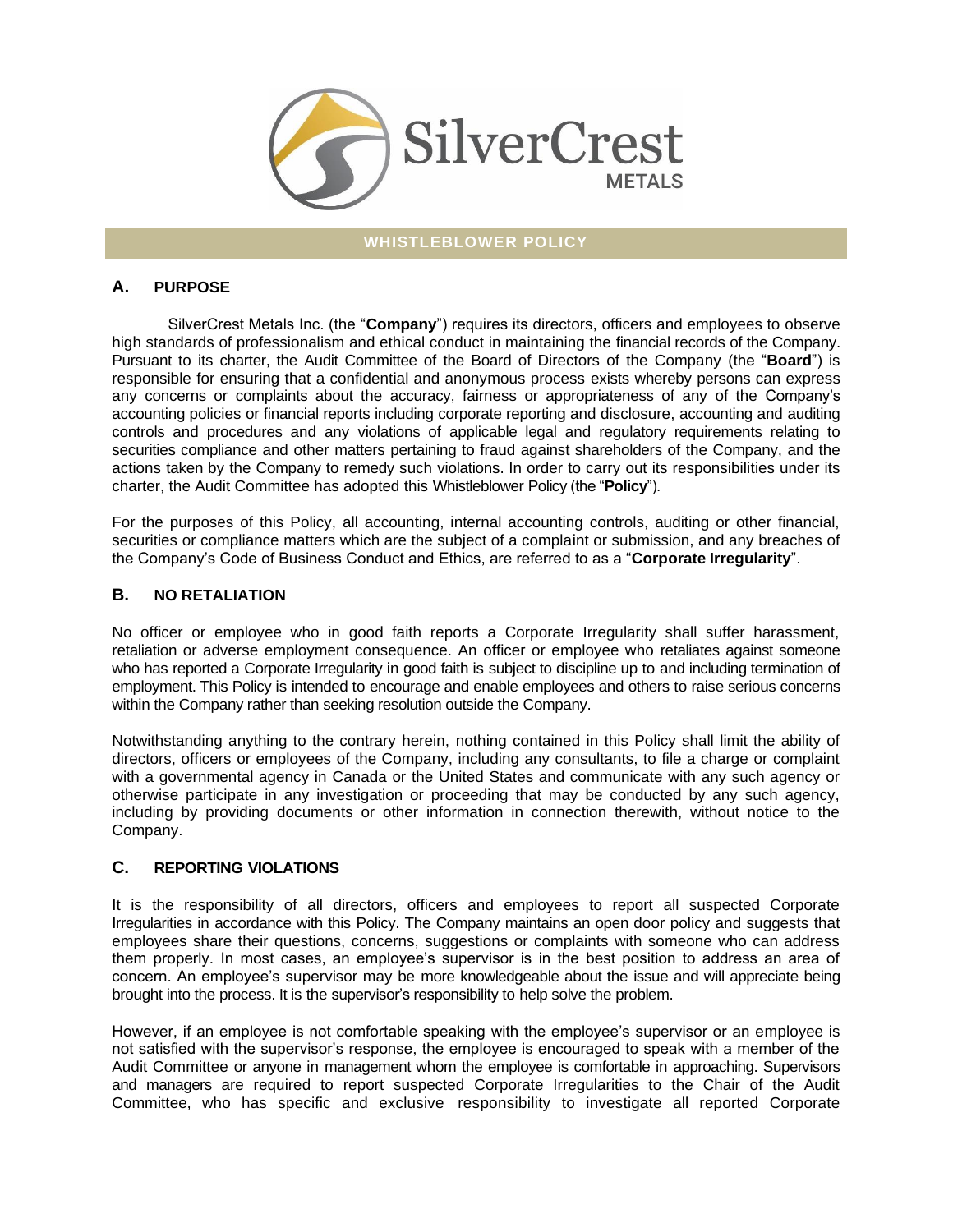Irregularities. For suspected fraud or securities law violations, or when an employee is not satisfied or uncomfortable with following the Company's open door policy, the employee should contact the Chair or any other member of the Company's Audit Committee directly.

To assist the Audit Committee in responding to or investigating a complaint, the complaint should be factual rather than speculative or conclusory, and contain as much specific information as possible to allow for proper assessment of the nature, extent and urgency of the matter that is the subject of the complaint. It is less likely that the Audit Committee will be able to conduct an investigation based on a complaint that contains unspecified wrongdoing or broad allegations without verifiable evidentiary support. Without limiting the foregoing, the complaint should, to the extent possible, contain the following information: (i) the alleged event, matter or issue that is the subject of the complaint; (ii) the name of each person involved; (iii) if the complaint involves a specific event or events, the approximate date and location of each event; and (iv) any additional information, documentation or other evidence available to support the complaint. Unless otherwise prohibited by applicable law, the Audit Committee may, in its reasonable discretion, determine not to commence an investigation if a complaint contains only unspecified or broad allegations of wrongdoing without appropriate informational support. Note: When reporting an alleged violation by telephone, it is not required to leave a name. In the event the act of wrongdoing concerns the Company's Auditor, and/or the Company's general counsel, the report of wrongdoing should be filed directly with the Audit Committee. If a complaint involves securities law violations, you may report the alleged wrongdoing to the Company's general counsel, the Audit Committee, or directly to the Toronto Stock Exchange.

Matters involving possible violation of laws or regulations may also be brought to a relevant governmental regulatory authority.

### **D. INVESTIGATIONS OF COMPLAINTS**

The Company's Audit Committee is primarily responsible for investigating and resolving all reported complaints and allegations concerning Corporate Irregularities. The Chair of the Audit Committee may be reached by emailing the following address: [auditcommitteechair@silvercrestmetals.com](mailto:auditcommitteechair@silvercrestmetals.com)

Complaints and allegations of Corporate Irregularities may also be addressed to the Company's legal counsel. The Company's legal counsel may be reached as follows:

> Koffman Kalef LLP 19th Floor, 885 West Georgia Street, Vancouver, BC V6C 3H4 Telephone: (604) 891-3680 Facsimile: (604) 891-3788 Attention: Bernard Poznanski Email: [bp@kkbl.com](mailto:bp@kkbl.com)

The Audit Committee may retain independent legal counsel, accountants or others to assist in its investigations.

#### **E. ACCOUNTING AND AUDITING MATTERS**

Pursuant to its charter, the Audit Committee is responsible for addressing all reported concerns or complaints regarding corporate accounting practices, internal controls or auditing. The senior financial officer of the Company is required to immediately notify the Audit Committee of any complaint of which such officer is aware and to work with the Audit Committee until the matter is resolved.

# **F. ACTING IN GOOD FAITH**

Anyone filing a complaint concerning a suspected Corporate Irregularity must be acting in good faith and have reasonable grounds for believing the information disclosed indicates a Corporate Irregularity. Any allegations that prove not to be substantiated and which prove to have been made maliciously or knowingly